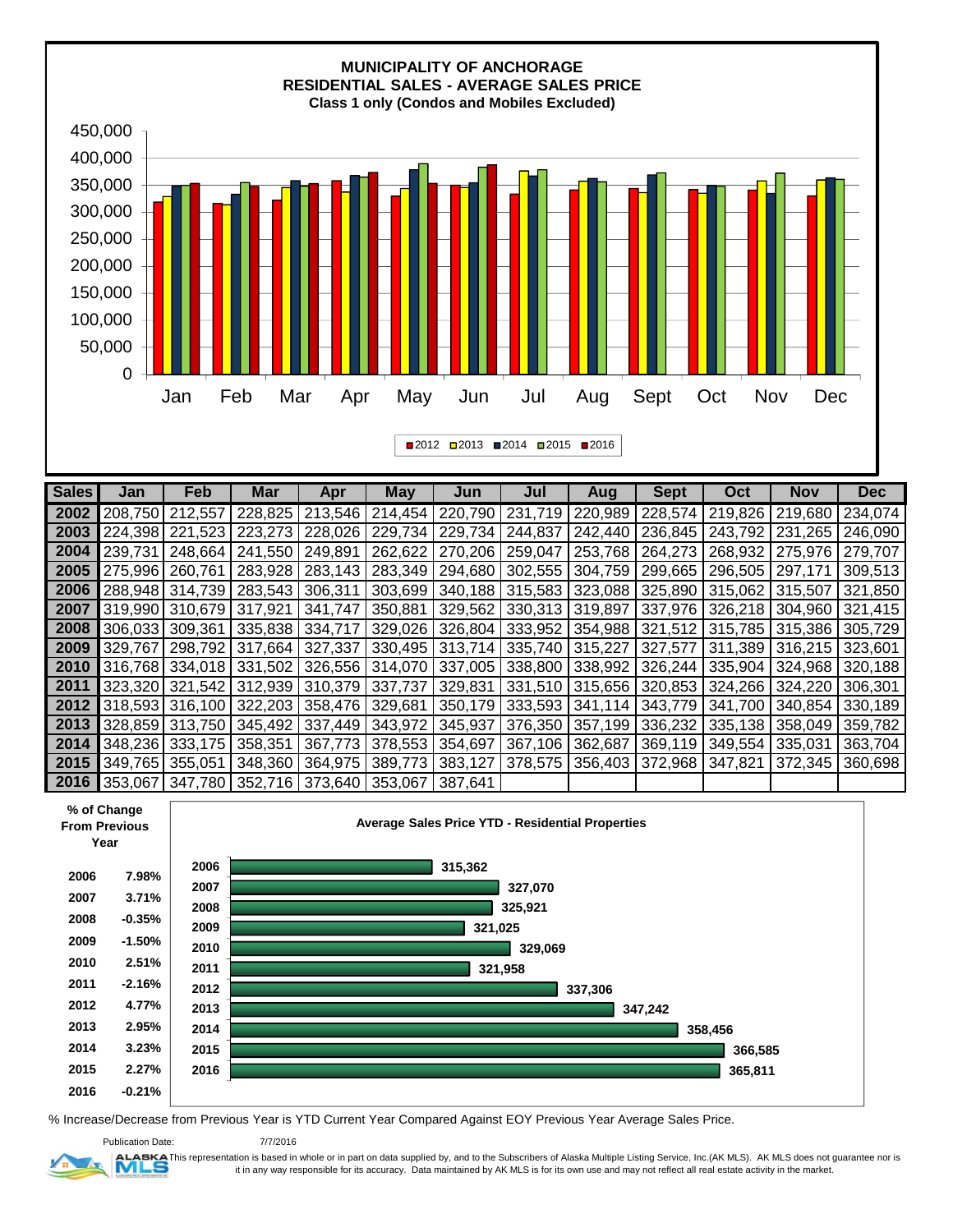

| Listings | Jan | Feb | <b>Mar</b> | Apr  | <b>May</b> | Jun  | Jul  | Aug  | <b>Sept</b> | Oct  | <b>Nov</b> | <b>Dec</b> |
|----------|-----|-----|------------|------|------------|------|------|------|-------------|------|------------|------------|
| 2002     | 500 | 536 | 575        | 595  | 736        | 798  | 832  | 797  | 792         | 726  | 650        | 584        |
| 2003     | 567 | 524 | 574        | 571  | 591        | 657  | 699  | 756  | 867         | 795  | 760        | 685        |
| 2004     | 609 | 588 | 521        | 581  | 614        | 623  | 668  | 702  | 777         | 697  | 647        | 562        |
| 2005     | 523 | 508 | 493        | 504  | 534        | 586  | 621  | 620  | 636         | 600  | 549        | 557        |
| 2006     | 572 | 558 | 569        | 622  | 783        | 963  | 1105 | 1209 | 1234        | 1149 | 1059       | 855        |
| 2007     | 880 | 881 | 933        | 1014 | 1168       | 1299 | 1378 | 1409 | 1383        | 1275 | 1114       | 944        |
| 2008     | 956 | 944 | 978        | 1017 | 1137       | 1162 | 1168 | 1144 | 1105        | 971  | 909        | 755        |
| 2009     | 774 | 775 | 887        | 993  | 1085       | 1204 | 1243 | 1155 | 1012        | 884  | 769        | 597        |
| 2010     | 691 | 731 | 783        | 904  | 960        | 1133 | 1176 | 1213 | 1227        | 1118 | 1010       | 882        |
| 2011     | 799 | 827 | 886        | 959  | 1015       | 1135 | 1178 | 1188 | 1135        | 1045 | 927        | 803        |
| 2012     | 685 | 687 | 656        | 721  | 774        | 865  | 939  | 986  | 968         | 864  | 713        | 594        |
| 2013     | 542 | 533 | 585        | 604  | 705        | 798  | 912  | 941  | 876         | 776  | 669        | 565        |
| 2014     | 508 | 498 | 529        | 611  | 706        | 772  | 840  | 908  | 878         | 804  | 660        | 569        |
| 2015     | 507 | 497 | 562        | 634  | 672        | 745  | 786  | 852  | 877         | 782  | 702        | 613        |
| 2016     | 569 | 622 | 732        | 915  | 959        | 1026 |      |      |             |      |            |            |



Publication Date: Residential\* Sales figures are for all areas of the Municipality of Anchorage - Class 1 Residential only. Statistics are current as of date of publication. The chart above examines inventory figures for the three most recent months only. 7/7/2016



This representation is based in whole or in part on data supplied by, and to the Subscribers of Alaska Multiple Listing Service, Inc.(AK MLS). AK MLS does not guarantee nor is it in any way responsible for its accuracy. Data maintained by AK MLS is for its own use and may not reflect all real estate activity in the market.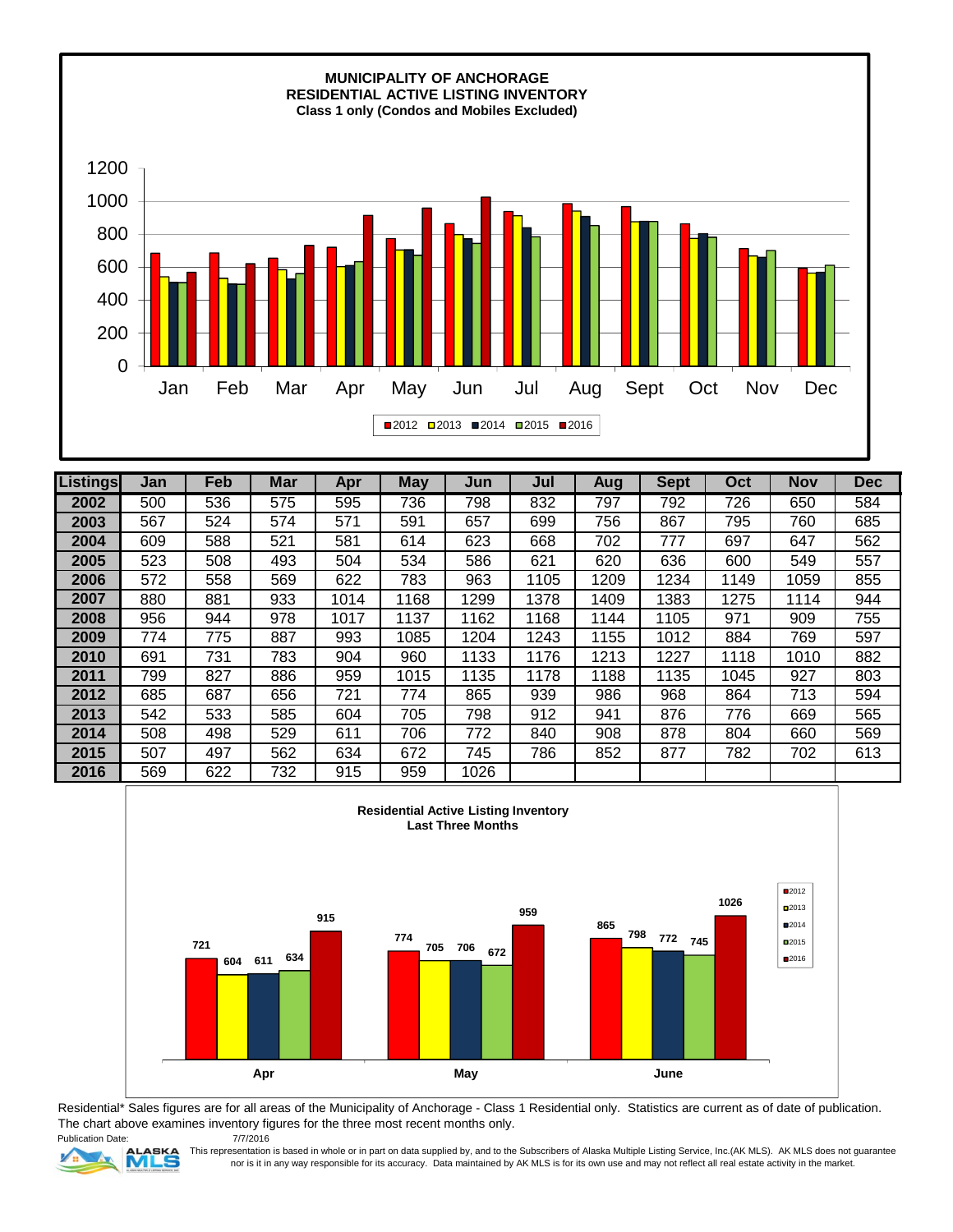

| <b>Sales</b> | Jan | Feb | <b>Mar</b> | Apr | <b>May</b> | Jun | Jul | Aug | <b>Sept</b> | Oct | <b>Nov</b> | <b>Dec</b> |
|--------------|-----|-----|------------|-----|------------|-----|-----|-----|-------------|-----|------------|------------|
| 2002         | 183 | 179 | 197        | 273 | 273        | 261 | 302 | 347 | 308         | 301 | 244        | 307        |
| 2003         | 192 | 192 | 203        | 292 | 265        | 296 | 294 | 325 | 345         | 358 | 275        | 287        |
| 2004         | 198 | 174 | 251        | 265 | 245        | 353 | 350 | 324 | 310         | 323 | 284        | 256        |
| 2005         | 202 | 202 | 252        | 247 | 297        | 323 | 285 | 353 | 334         | 287 | 259        | 231        |
| 2006         | 167 | 175 | 237        | 247 | 284        | 339 | 284 | 334 | 286         | 253 | 234        | 229        |
| 2007         | 153 | 161 | 223        | 239 | 260        | 307 | 275 | 315 | 219         | 229 | 206        | 175        |
| 2008         | 142 | 170 | 172        | 217 | 228        | 287 | 257 | 247 | 235         | 223 | 144        | 176        |
| 2009         | 120 | 138 | 176        | 152 | 179        | 233 | 268 | 243 | 264         | 256 | 220        | 200        |
| 2010         | 93  | 120 | 184        | 229 | 234        | 267 | 168 | 204 | 215         | 190 | 215        | 181        |
| 2011         | 109 | 147 | 166        | 187 | 213        | 225 | 236 | 269 | 232         | 204 | 188        | 196        |
| 2012         | 119 | 146 | 177        | 176 | 230        | 290 | 268 | 320 | 241         | 263 | 229        | 203        |
| 2013         | 142 | 157 | 190        | 244 | 307        | 287 | 329 | 370 | 270         | 311 | 239        | 232        |
| 2014         | 149 | 134 | 194        | 233 | 241        | 291 | 309 | 294 | 272         | 287 | 215        | 241        |
| 2015         | 167 | 164 | 208        | 238 | 246        | 346 | 318 | 279 | 310         | 291 | 184        | 242        |
| 2016         | 136 | 164 | 206        | 216 | 232        | 314 |     |     |             |     |            |            |



Residential\* Sales figures are for all areas of the Municipality of Anchorage - Class 1 Residential only. Statistics are current as of date of publication. The chart above examines sales figures for the three most recent months only.

Publication Date: **ASKA** 

7/7/2016

This representation is based in whole or in part on data supplied by, and to the Subscribers of Alaska Multiple Listing Service, Inc.(AK MLS). AK MLS does not guarantee nor is it in any way responsible for its accuracy. Data maintained by AK MLS is for its own use and may not reflect all real estate activity in the market.